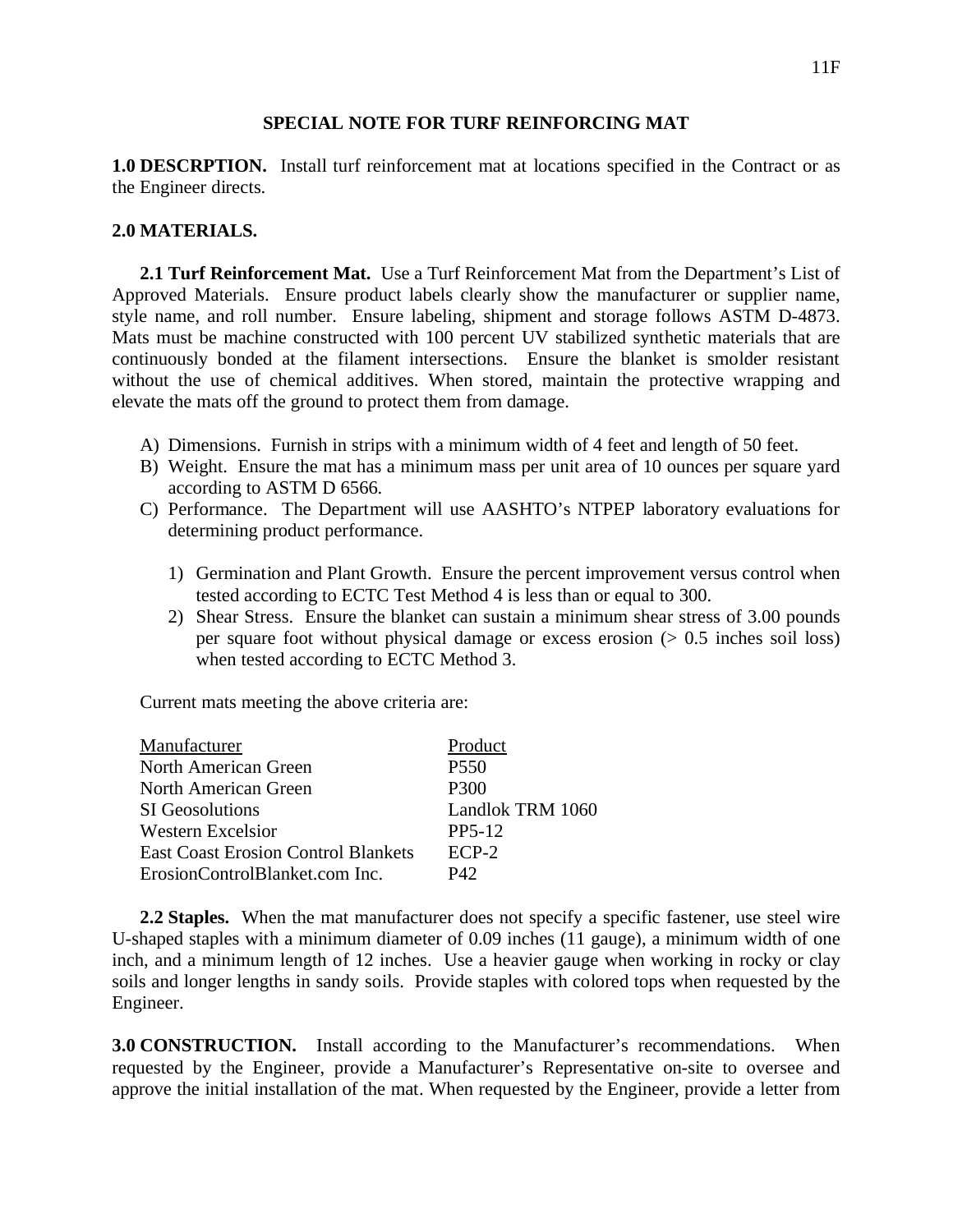the Manufacturer approving the installation. When there is a conflict between the Department's criteria and the Manufacturer's, construct using the more restrictive. The Engineer and Manufacturer's Representative must approve all alternate installation methods prior to execution. Construct according to the Manufacturer's recommendations and the following:

**3.1 Site Preparation.** Grade areas to be treated with matting and compact. Remove large rocks, soil clods, vegetation, and other sharp objects that could keep the mat from intimate contact with subgrade. Prepare seedbed by loosening the top 2 to 3 inch of soil above final grade. Apply soil amendments, lime, fertilizer and seed as required by the seeding plan or by the Engineer or Manufacturer's Representative to a scarified soil surface prior to the installation of the mat.

**3.2 Installation.** Install mats at the specified elevation and the alignment. Anchor the mats with stakes, pins, or staples with a minimum length of 12 inches. Use longer anchors for installations in sandy, loose, or wet soils or when directed by the Engineer or Manufacturer's Representative.

A) General Slope Applications:

- 1) Construct a 6-inch x 12-inch anchor trench at the top of the slope to inhibit undermining from stray surface water. Extend the upslope terminal end of the mat 30 inches past the anchor trench.
- 2) Using stakes or staples, fasten the mat into the upslope anchor trench on 12-inch centers. Backfill the trench with soil and compact. Apply seed to the backfilled soil surface and cover this area with the remaining 12-inch of the mat's terminal end. Stake or staple the terminal end down slope of the anchor trench on 12-inch centers.
- 3) Securely fasten the mat to the soil by installing stakes or staples at a minimum rate of 1.5 stakes per square yard. Anchors shall be selected so that they have sufficient ground penetration to resist pullout. Increase anchoring frequency if site conditions (loose or wet soils) are such that the Engineer or Manufacturer's Representative determines it necessary.
- 4) For slope applications, unroll the mat parallel to the primary direction of water flow and place in direct contact with the soil surface. Do not stretch or allow the material to bridge over surface inconsistencies. Overlap the edges of adjacent (vertically down the slope) mats a minimum of 3-inch with the upslope roll overlapping on top of the down slope roll in shingle style.
- 5) The edges of parallel (horizontal across the slope) blankets shall be overlapped 3 to 6 inches depending on the type of mat used.
- B) General Channel Applications:
	- 1) For channel installations, construct excavated anchor trenches, and or staple check slots perpendicular to the flow direction across the entire width of the channel at 25 foot intervals and at the terminal end of the channel reach.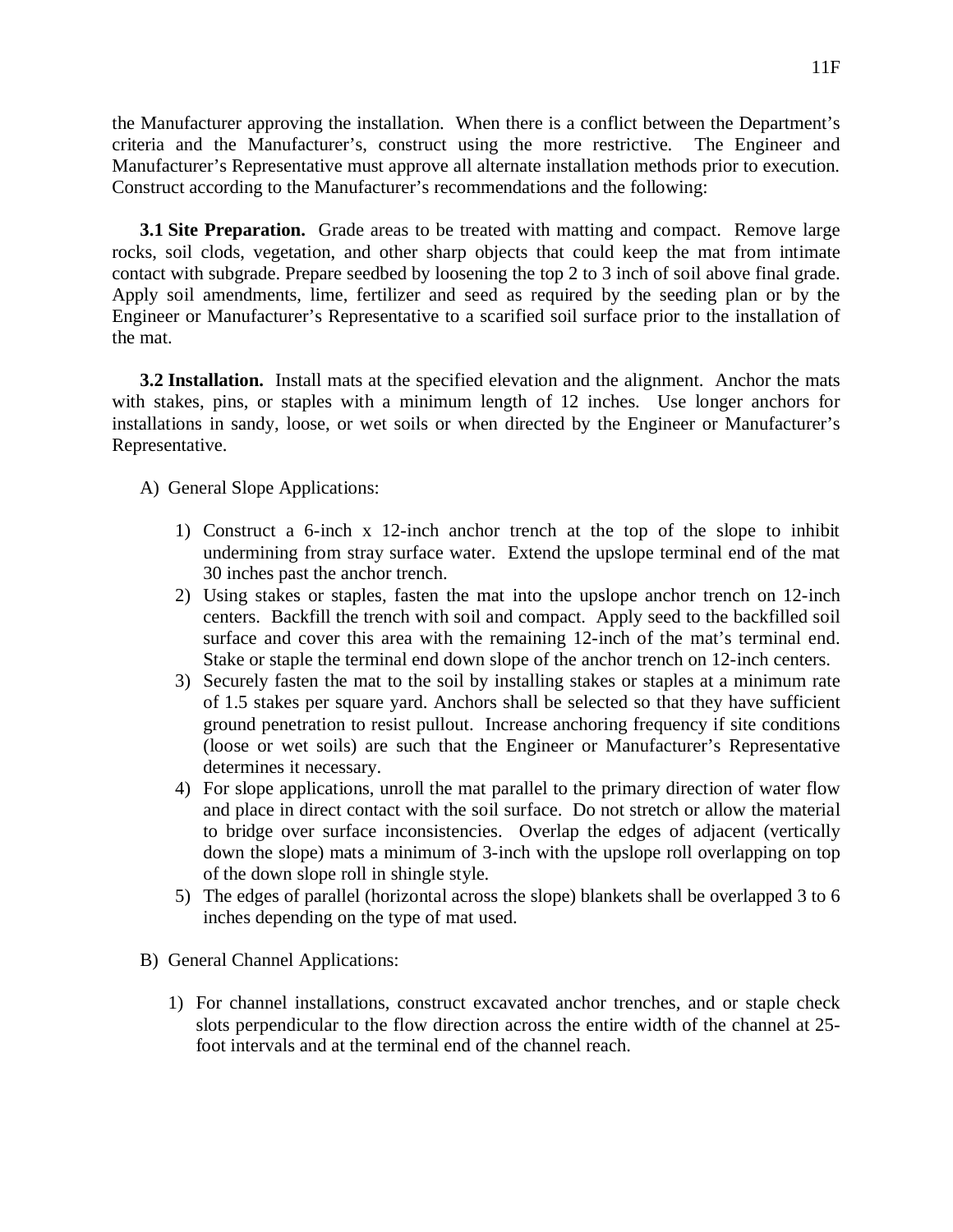- 2) Construct a 6-inch x 12-inch beginning anchor trench. Extend the downstream end of the mat 30 inches past the anchor trench and use the slack mat material to cover the backfilled soil. Fasten the mat material into the anchor trench on 12-inch centers.
- 3) Excavate 6-inch x 6-inch check slots every 25 feet along the length of the channel.
- 4) At the engineer's discretion, excavated check slots shall be replaced by a double row of staples or stakes. For staple or stake check slots, place the 2 rows of stakes or staples 4 inches apart and install each row of staple or stakes on 12-inch centers. Drive all stakes and staples flush with the soil surface.
- 5) Beginning at the downstream end in the center of the channel, place the initial end of the first mat in the anchor trench and secure it with ground anchor devices at 12-inch intervals.
- 6) Position adjacent rolls in the anchor trench in the same manner, overlapping the proceeding roll a minimum of 3 inches. Secure the mat at 12-inch intervals along the anchor trench, backfill and compact with specified soil or as directed by the Engineer or Manufacturer's Representative.
- 7) Unroll center strip of mat upstream over compacted trench. Stop at next check slot or terminal anchor trench. Unroll adjacent mats upstream in similar fashion, maintaining a 3-inch overlap.
- 8) Fold and secure the mat snugly into transverse check slots. Lay material in bottom of the slot, and then fold the material back against itself as indicated. Anchor through both layers of mat at 12-inch intervals. Backfill with soil and compact. Continue unrolling the mat upstream over compacted slot to next check slot or terminal anchor trench.
- 9) Secure mats on slopes 1:1 or steeper and channel bottoms with ground anchoring devices at a frequency of 2-½ anchors per square yard. Use anchors having sufficient ground penetration to resist pullout. Increase anchoring frequency if site conditions (loose or wet soils) are such that the Engineer or Manufacturer's Representative determines it necessary.

| <b>Slope Grade</b>                     | <b>Anchoring Frequency</b> |
|----------------------------------------|----------------------------|
| Up to $2H:1V$                          | 1.5 anchors/square yard    |
| $2H:1V$ to $1H:1V$                     | 2 anchors/square yard      |
| Steeper than 1H:1V and Channel Bottoms | 2.5 anchors/square yard    |

10) Cut longitudinal anchor slots 4-inch x 4-inch at the top of each slope. Fasten the mat into the longitudinal anchor slots on 12-inch centers.

**4.0 MEASUREMENT.** The Department will measure the quantity of Turf Reinforcement Mat by the square yard of surface covered. The Department will not measure preparation of the bed or seeding for payment and will consider them incidental to the Turf Reinforcement Mat. The Department will not measure any reworking of slopes or channels for payment as it is considered corrective work and incidental to the Turf Reinforcement Mat.

**5.0 PAYMENT.** The Department will make payment for the completed and accepted quantities under the following: